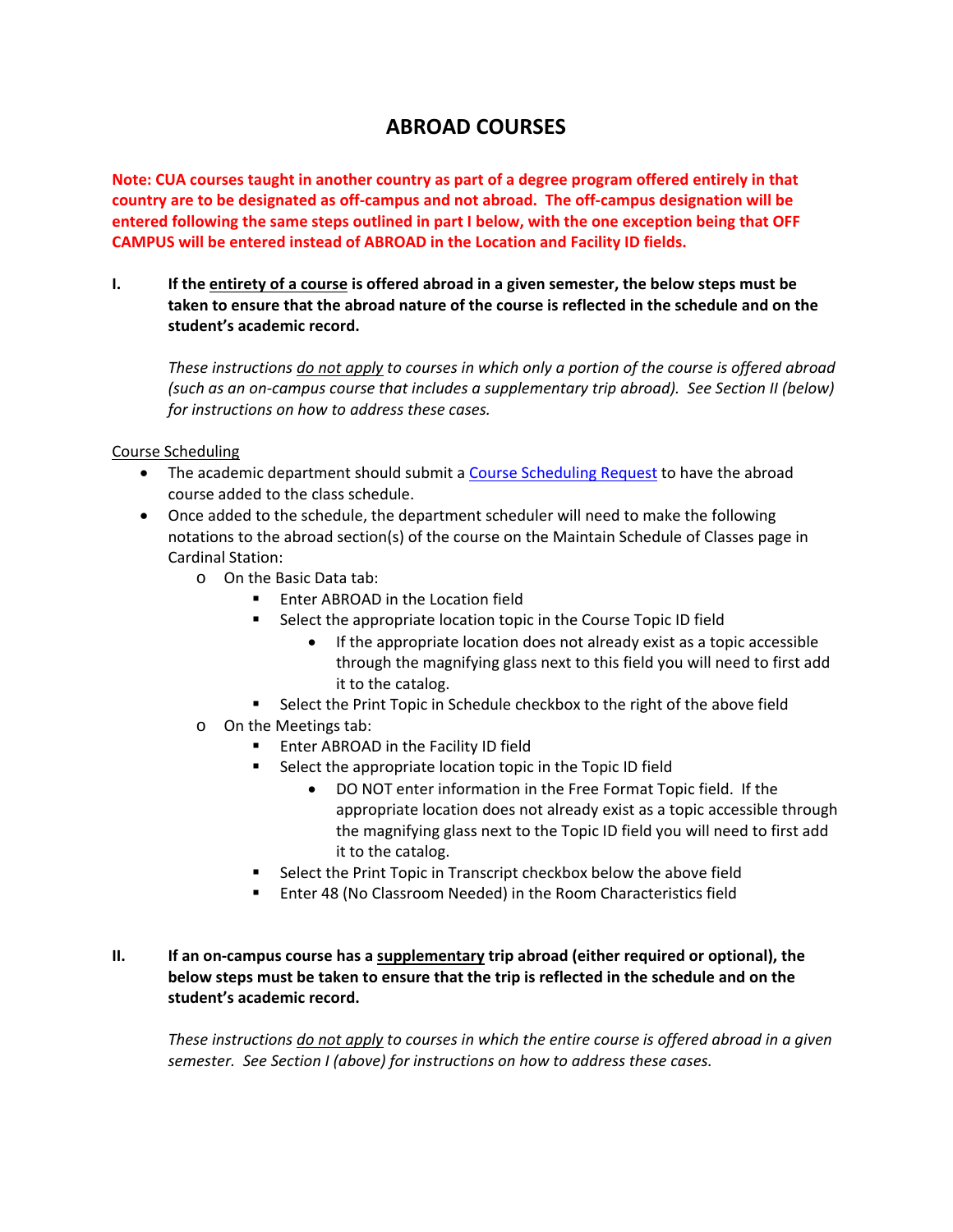## Course Creation

- The academic department should submit a New Course Request to have a course created in the catalog for the supplemental trip.
	- o For ease of identification, the course number selected should be similar in nature to the course number of the regular on‐campus (non‐abroad) course (i.e., an abroad trip for SPAN235 could be SPAN235X).
	- o The notes section of the New Course Request should identify the course number of the on‐campus course that the trip supplements.
	- o The notes section of the New Course Request should indicate the city and country in which the trip will take place. This information will be used to create a course topic which will identify the location of the trip in the system.
- Enrollment Services will build a course in the catalog for the supplemental trip. The course will:
	- o carry no academic credit
	- o have no billing units (no tuition charges)
	- o have no course count value
	- o require no grade
	- o have a room characteristic code of 48 (no classroom needed)
	- o have a topic that identifies the city and country of the trip
	- o have a requisite requiring concurrent enrollment in the on‐campus version of the course

Course Scheduling

- The academic department should submit a Course Scheduling Request to have the above course for the supplemental trip added to the class schedule.
- Once added to the schedule, the department scheduler will need to make the following notations on the Maintain Schedule of Classes page in Cardinal Station:
	- o On the Basic Data tab:
		- Enter DD in the Session field so that the course is dynamically dated
			- Enter 70 in the Associated Class field (required for DD courses)
				- If multiple sections of the trip are scheduled, the Associated Class field on each section should be sequential beginning with 70 (70, 71, 72, etc.)
		- Enter the start and end dates of the trip in the Start/End Date fields
		- **Enter ABROAD in the Location field**
		- Select the appropriate location topic in the Course Topic ID field
			- If the appropriate location does not already exist as a topic accessible through the magnifying glass next to this field you will need to first add it to the catalog.
		- **Select the Print Topic in Schedule checkbox to the right of the above field**
	- o On the Meetings tab:
		- **Enter the start and end dates of the trip in the Start/End Date fields** 
			- Enter ABROAD in the Facility ID field
			- Select the appropriate location topic in the Topic ID field
				- DO NOT enter information in the Free Format Topic field. If the appropriate location does not already exist as a topic accessible through the magnifying glass next to the Topic ID field you will need to first add it to the catalog.
			- **Select the Print Topic in Transcript checkbox below the above field**
			- Enter 48 (No Classroom Needed) in the Room Characteristics field